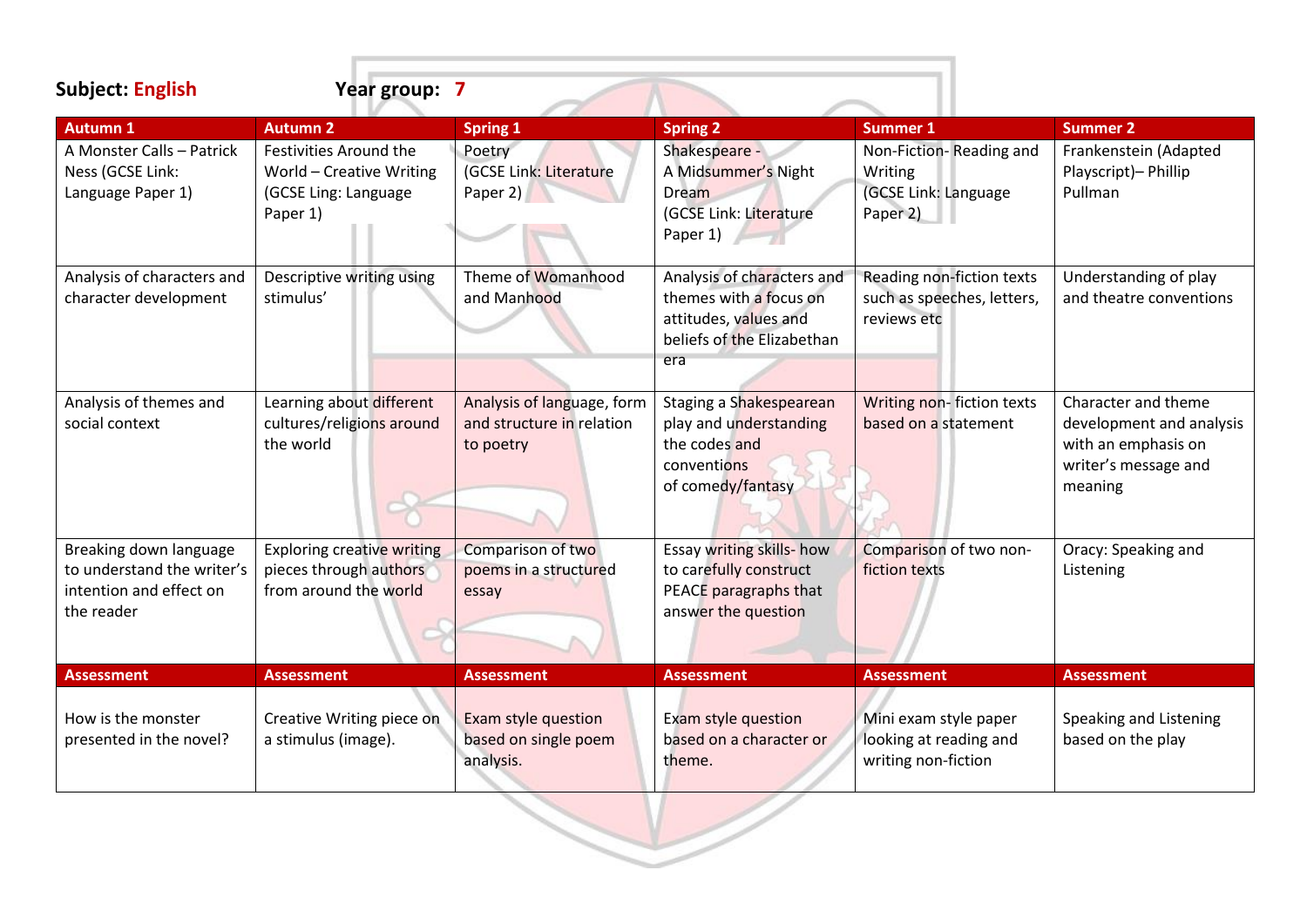Analysis and evaluation of texts, creative writing, non-fiction reading and writing, oracy and teamwork.

## **Extra-Curricular Opportunities:**

- The Globe Players (Shakespeare)
- Key Stage 3 Drama club
- Whole school production
- Arts festival performances

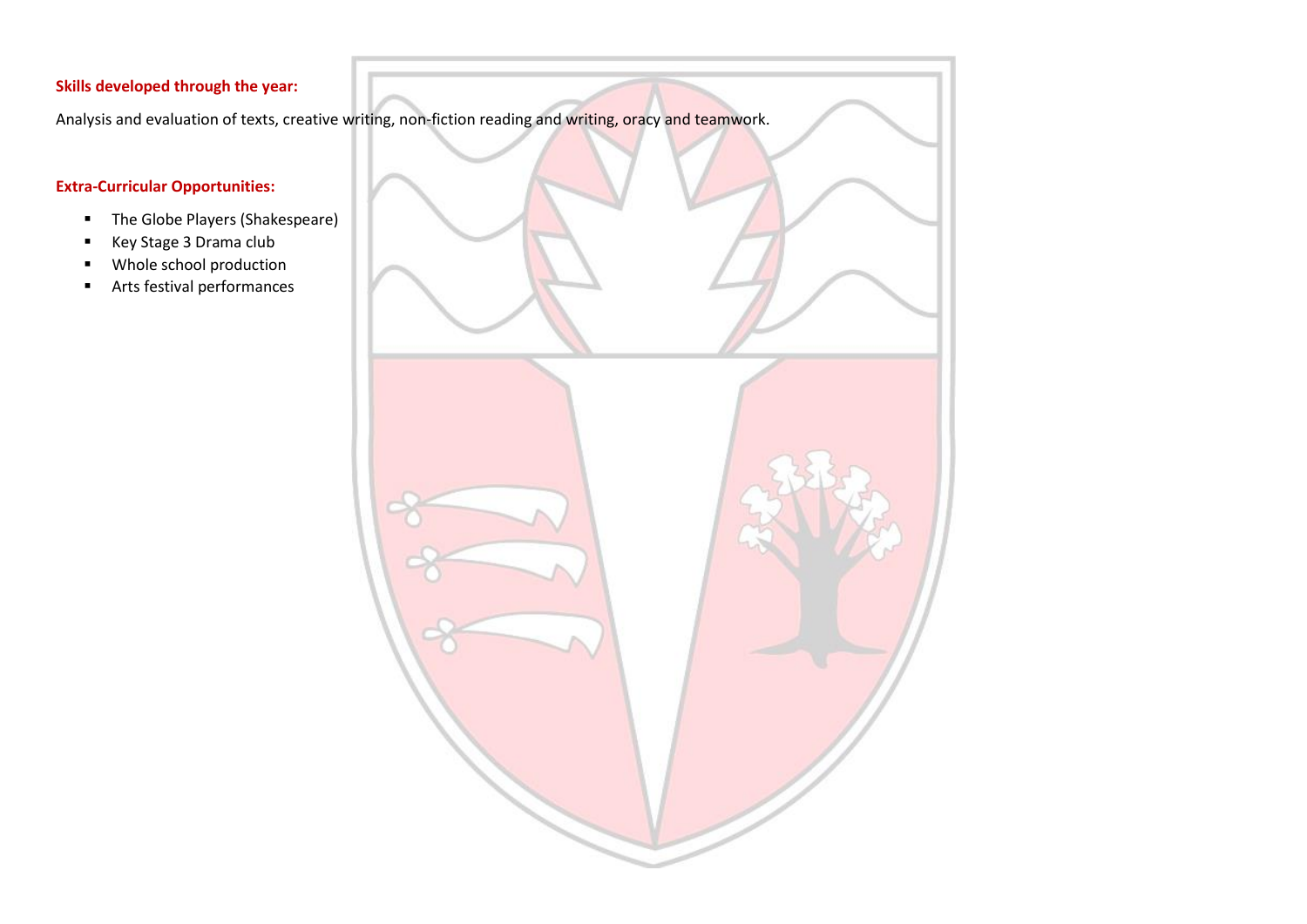| <b>Subject: English</b>                                                                       | Year group: 8                                                                                                      |                                                                                          |                                                                                                                                  |                                                                      |                                                                                                           |
|-----------------------------------------------------------------------------------------------|--------------------------------------------------------------------------------------------------------------------|------------------------------------------------------------------------------------------|----------------------------------------------------------------------------------------------------------------------------------|----------------------------------------------------------------------|-----------------------------------------------------------------------------------------------------------|
| <b>Autumn 1</b>                                                                               | <b>Autumn 2</b>                                                                                                    | <b>Spring 1</b>                                                                          | <b>Spring 2</b>                                                                                                                  | <b>Summer 1</b>                                                      | <b>Summer 2</b>                                                                                           |
| The Hunger Games-<br><b>Suzanne Collins (GCSE</b><br>Link: Language Paper 1)                  | Shakespeare - Romeo<br>and Juliet<br>(GCSE Link: Literature<br>Paper 1)                                            | Sherlock Holmes - The<br>Speckled Band<br>(GCSE Link: Language<br>Paper 1)               | Non-Fiction Reading and<br><b>Writing-Current</b><br>affairs/Media/Societal<br><b>Issues</b><br>(GCSE Link: Language<br>Paper 2) | Poetry<br>(GCSE Link: Literature<br>Paper 2)                         | The Demon Headmaster-<br>Gillian Cross (Oxford<br>Playscript)                                             |
| Analysis of characters and<br>character development                                           | Analysis of characters and<br>themes with a focus on<br>attitudes, values and<br>beliefs of the Elizabethan<br>era | Descriptive writing using<br>stimulus' and statements.                                   | Reading non-fiction texts<br>such as speeches, letters,<br>reviews etc                                                           | Theme of culture and<br>identity.                                    | Understanding of play<br>and theatre conventions                                                          |
| Analysis of themes and<br>social context                                                      | Staging a Shakespearean<br>play and understanding<br>the codes and<br>conventions<br>of comedy/fantasy             | <b>Detective/Crime Fiction</b><br>(exploring the<br>conventions of detective<br>writing) | Writing non-fiction texts<br>based on a statement                                                                                | Analysis of language, form<br>and structure in relation<br>to poetry | Character and theme<br>development and analysis<br>with an emphasis on<br>writer's message and<br>meaning |
| Breaking down language<br>to understand the writer's<br>intention and effect on<br>the reader | Essay writing skills- how<br>to carefully construct<br>PEACE paragraphs that<br>answer the question                | The Victorian period and<br>the author Arthur Conan<br>Doyle                             | Comparison of two non-<br>fiction texts                                                                                          | Comparison of two<br>poems in a structured<br>essay.                 | Oracy: Speaking and<br>Listening                                                                          |
| <b>Assessment</b>                                                                             | <b>Assessment</b>                                                                                                  | <b>Assessment</b>                                                                        | <b>Assessment</b>                                                                                                                | <b>Assessment</b>                                                    | <b>Assessment</b>                                                                                         |
| How does the writer<br>present different                                                      | Exam style question<br>based on a character or<br>theme.                                                           | <b>Creative Writing piece on</b><br>a statement given.                                   | Mini exam style paper<br>looking at reading and<br>writing non fiction                                                           | Exam style question<br>based on single poem<br>analysis.             | Speaking and Listening<br>based on the play                                                               |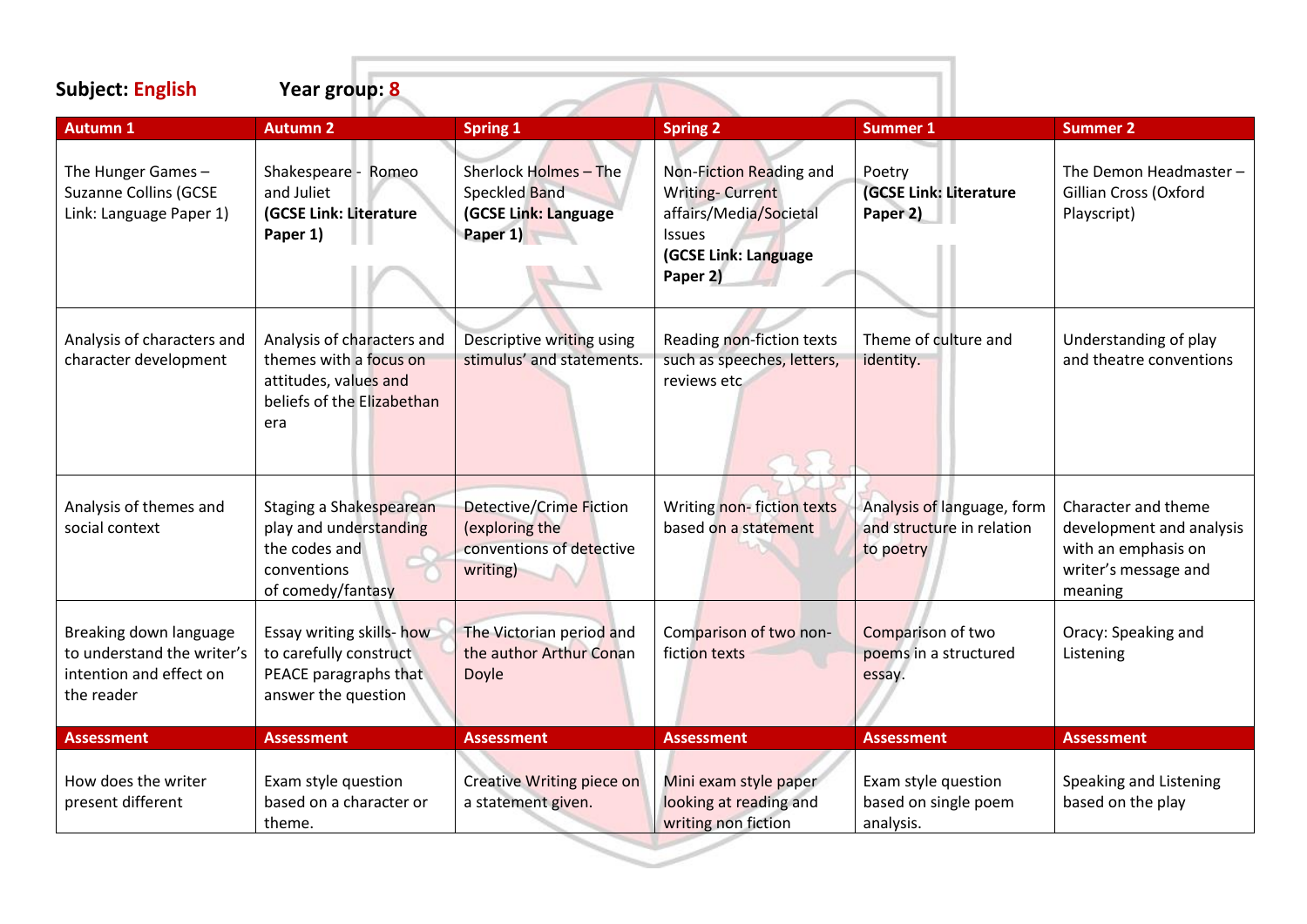| relationships in the | Project based on one of |  |  |  |
|----------------------|-------------------------|--|--|--|
| novel?               | the characters          |  |  |  |
|                      |                         |  |  |  |

Analysis and evaluation of texts, creative writing, non-fiction reading and writing, oracy and teamwork.

# **Extra-Curricular Opportunities:**

- The Globe Players (Shakespeare)
- Key Stage 3 Drama club
- Whole school production
- Arts festival performances

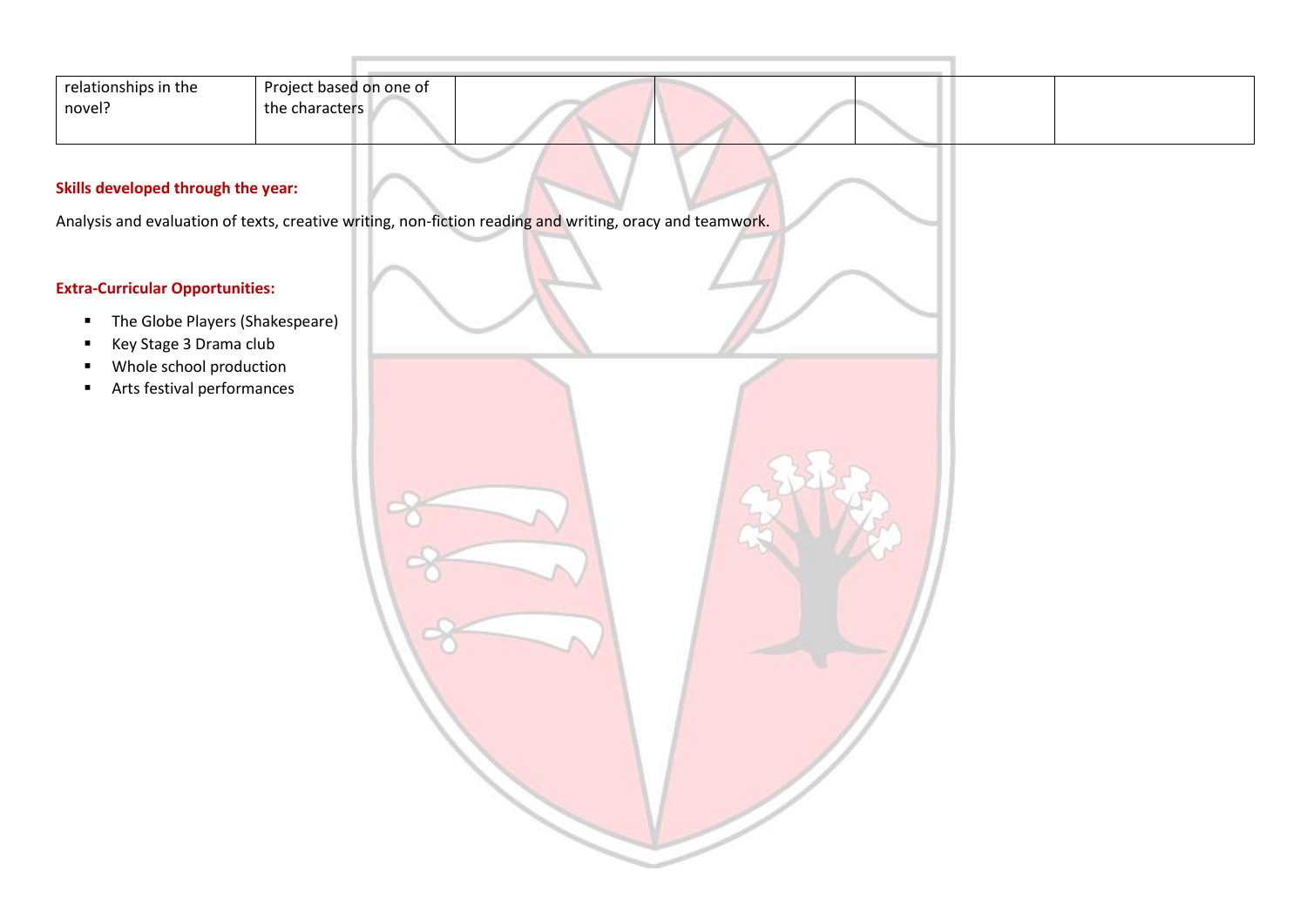# **Subject: English Year group: 9**

**GCSE title:** English Language and English Literature

# **Exam Board: AQA**

Internal assessment: English Language Paper 2 Section B 1 hour assessment 25% of the English Language GCSE

| <b>Autumn 1</b>                                                                                                     | <b>Autumn 2</b>                                                                                                                         | <b>Spring 1</b>                                                                                            | <b>Spring 2</b>                                                                                                          | <b>Summer 1</b>                                                                                    | <b>Summer 2</b>                                                                                     |
|---------------------------------------------------------------------------------------------------------------------|-----------------------------------------------------------------------------------------------------------------------------------------|------------------------------------------------------------------------------------------------------------|--------------------------------------------------------------------------------------------------------------------------|----------------------------------------------------------------------------------------------------|-----------------------------------------------------------------------------------------------------|
| The Woman in Black<br>(Novel study)                                                                                 | Poetry-Theme of<br>'Belonging'                                                                                                          | English Language Paper 1-<br><b>Section A</b>                                                              | English Language Paper<br>2-<br>Section B                                                                                | Shakespeare play- Much<br><b>Ado about Nothing</b>                                                 | An Inspector Calls                                                                                  |
| <b>Understanding Victorian</b><br>London and gothic<br>conventions                                                  | Analysing and<br>understanding poetic<br>devices and how these<br>shape meaning and the<br>poet's message                               | Picking out powerful<br>quotations that answer<br>the question and<br>analysing language and<br>word class | Mind the GAP- Identifying<br>Genre, Audience and<br>Purpose in non-fiction<br>texts                                      | Understanding<br>plot, narrative arch and<br>the structure of a<br>Shakespearean play.             | Contextual information<br>based on 1912 and 1945:<br>Class system, socialism,<br>capitalism, gender |
| Focus on how language<br>devices are used in<br>character creation/<br>development and how<br>writers build tension | Understanding and<br>embedding contextual<br>information for the poet<br>and the time period in<br>which the poem is set or<br>written. | Analysing structural<br>features such as point of<br>view, narrative hooks,<br>flashbacks etc              | <b>DAFOREST techniques:</b><br>what are they, how do<br>they work and how to<br>utilise these in writing<br>and speaking | Analysis of key characters<br>and key themes within<br>the play.                                   | Analysis of key characters<br>within the play and their<br>development                              |
| Analysing quotations and<br>learning to deconstruct<br>quotations to determine                                      | How to compare two<br>poems, integrate<br>quotations and explode<br>these to foreground                                                 | Evaluating writer's<br>methods and how these<br>are employed to                                            | Writer's viewpoints and<br>perspectives                                                                                  | Analysing language in an<br>extract and how to relate<br>your answer/ analysis to<br>the question. | Analysis of theme and<br>how this adds to the<br>importance of the play.                            |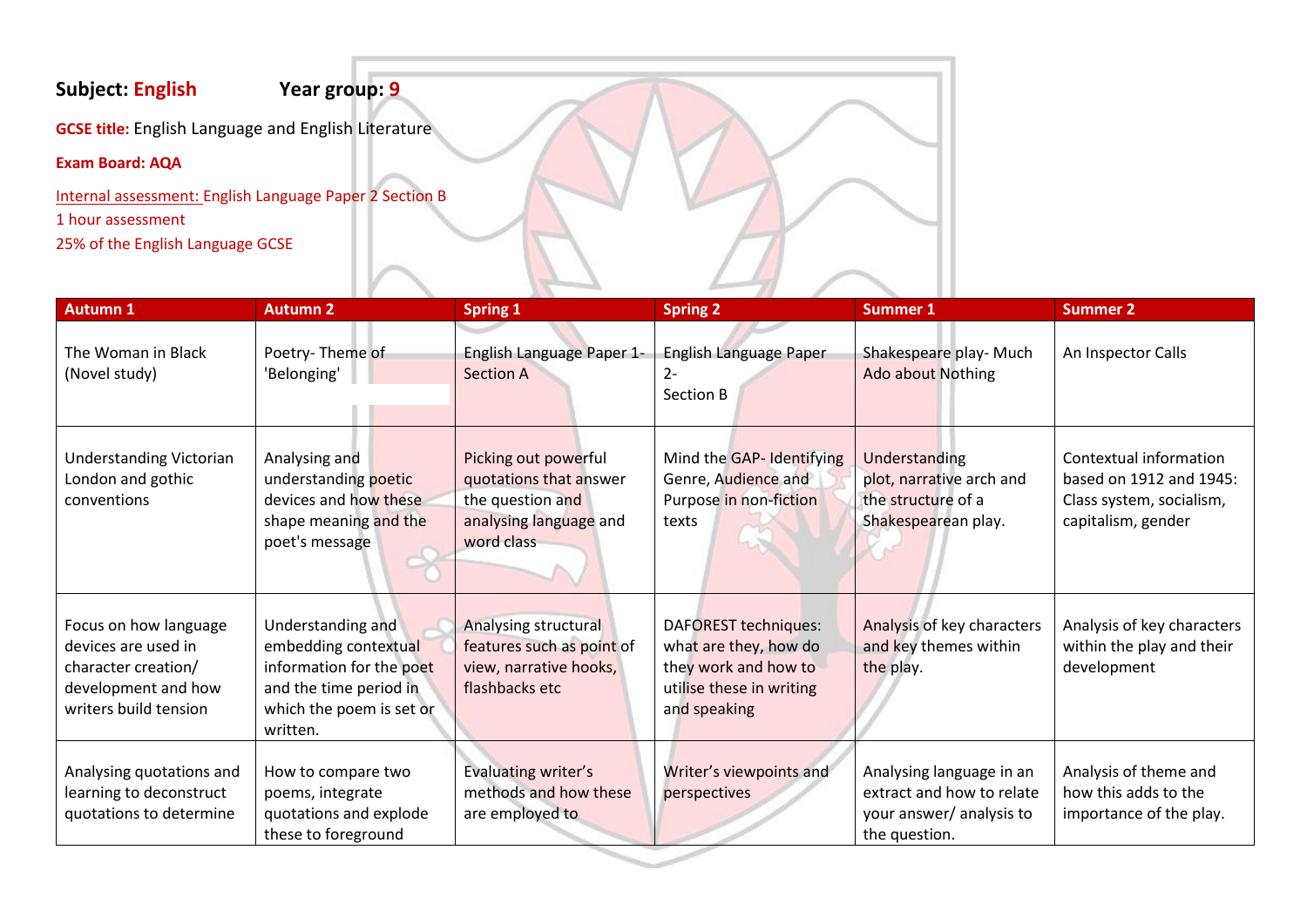| the writer's message and                    | meaning, message and                                             | manipulate a reader and                                    |                                                                     |                                                                                                 |                                                                                                                                                                           |
|---------------------------------------------|------------------------------------------------------------------|------------------------------------------------------------|---------------------------------------------------------------------|-------------------------------------------------------------------------------------------------|---------------------------------------------------------------------------------------------------------------------------------------------------------------------------|
| effect on the reader                        | effect on the reader.                                            | craft a specific impression                                |                                                                     |                                                                                                 |                                                                                                                                                                           |
| <b>Writing detailed PEACE</b><br>paragraphs | Comparative language<br>and how to use this in a<br>poetry essay | Writing PEACE paragraphs<br>within timed conditions        | Understanding bias,<br>prejudice and objectivity<br>within language | Conventions of a<br>Shakespearean<br>comedy/ drama and<br>context around the<br>Elizabethan era | Identifying key quotations<br>and analysing language/<br>structure and how this<br>adds to the meaning;<br>writers intention and<br>purpose. To focus on<br>essay writing |
| <b>Assessment</b>                           | <b>Assessment</b>                                                | <b>Assessment</b>                                          | <b>Assessment</b>                                                   | <b>Assessment</b>                                                                               | <b>Assessment</b>                                                                                                                                                         |
| Writing detailed PEACE<br>paragraphs        | Comparative language<br>and how to use this in a<br>poetry essay | <b>Writing PEACE paragraphs</b><br>within timed conditions | Understanding bias,<br>prejudice and objectivity<br>within language | Conventions of a<br>Shakespearean<br>comedy/drama and<br>context around the<br>Elizabethan era  | Identifying key quotations<br>and analysing language/<br>structure and how this<br>adds to the meaning;<br>writers intention and<br>purpose. To focus on<br>essay writing |

Literature:

A01- Read, understand, and respond to texts. Student should be able to maintain a critical style and develop an informed personal response. Students to use appropriate textual references.

A02- Analyse the language, form and structure used by the writer to create meanings and effects, use relevant subject terminology where appropriate.

A03- Show understanding of the relationships between texts and contexts in which they were written.

A04- Technical accuracy

Language:

A01- Identify and interpret explicit and implicit information and ideas. Select and synthesise evidence from different texts.

A02- Explain, comment on and analyse how writers use language and structure to achieve effects and influence readers, using relevant subject terminology.

A03- Compare writers' ideas and perspectives, as well as how these are conveyed, across two or more texts.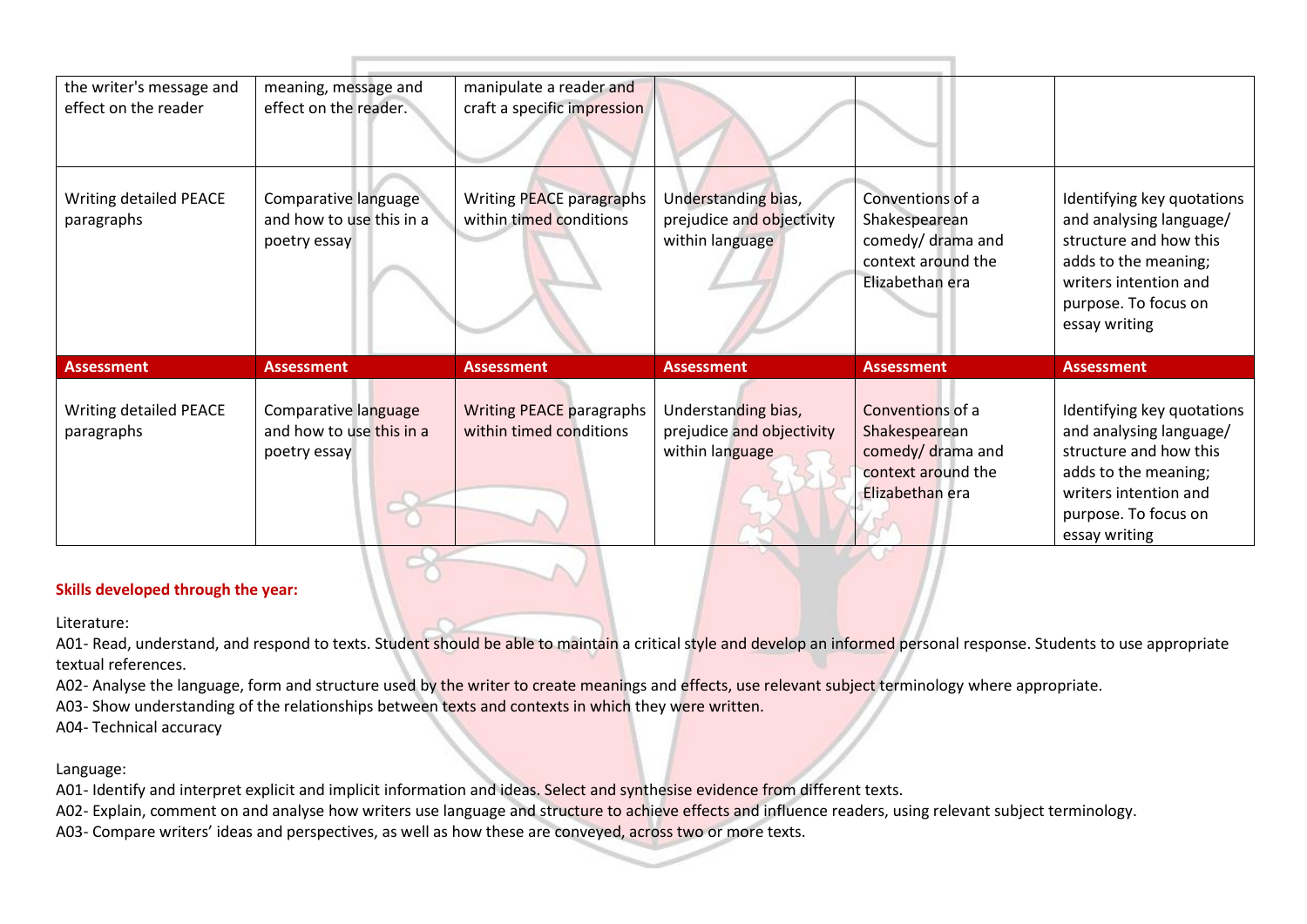A04- Evaluate texts critically and support this with appropriate textual references.

A05- Communicate clearly, effectively and imaginatively, selecting and adapting tone, style and register for different forms, purposes and audiences. Organise information and ideas, using structural and grammatical features to support coherence and cohesion of text.

A06- Candidates must use a range of vocabulary and sentence structures for clarity, purpose and effect, with accurate spelling and punctuation.

#### **Resources to support independent learning:**

#### **English Language:**

Get the GRADE! AQA GCSE English Language Result by Keith Brindle CGP GCSE English: Language and Literature for the Grade 9-1 Exams CGP GCSE AQA English Language for the Grade 9-1 Course CGP GCSE English Writing Skills: The Study Guide

#### **English Literature:**

York Notes for GCSE Study Guide: An Inspector Calls, A Christmas Carol, Macbeth, Poetry CGP GCSE English Text Guides: An Inspector Calls, A Christmas Carol, Macbeth, Poetry

The English Department have also made their own revision guides and handouts to support you. These will be available on SMHW so make sure that you check.

#### **Past Papers:**

http://www.aqa.org.uk/subjects/english/gcse/english-language-8700 http://www.aqa.org.uk/subjects/english/gcse/english-literature-8702/assessment-resources

A range of past exam papers are available to download for free on the AQA website. Mark schemes are also available.

#### **GCSE Bitesize:**

This BBC website is particularly useful when you are revising for your English Language and Literature exams. <https://www.bbc.co.uk/education/subjects/zr9d7ty>

<http://www.bbc.co.uk/education/subjects/zckw2hv>

#### **YouTube:**

[www.youtube.com](http://www.youtube.com/) (Search Mr Bruff or Mr Salles in YouTube for some good revision materials for each unit.)

#### **Other Internet Sites:**

Schmoop S-Cool: the Revision Website Englishbiz Seneca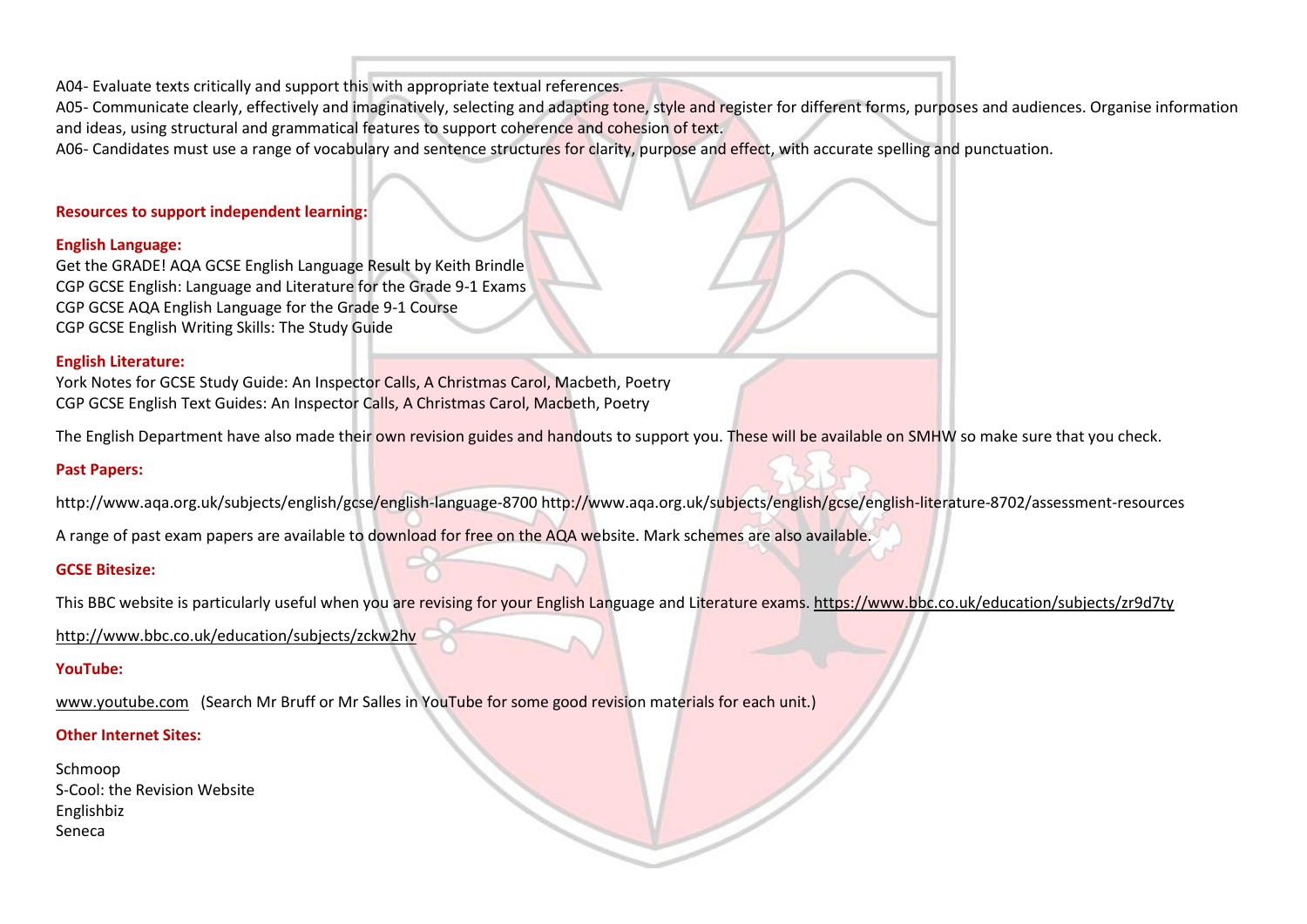# **Subject: English Year group: 10**

**GCSE title:** English Language and English Literature

# **Exam Board: AQA**

Autumn Internal assessment: English Literature Paper 2- Modern Prose and Poetry

2 hours

Summer Internal assessment: English Literature Paper 2- Poetry and Unseen Poetry

# 2 hours

| <b>Autumn 1</b>                                                                                                                         | <b>Autumn 2</b>                                                                                                                               | <b>Spring 1</b>                                                                        | <b>Spring 2</b>                                                                                                   | <b>Summer 1</b>                                                                                                                            | <b>Summer 2</b>                                                                                                                                                |
|-----------------------------------------------------------------------------------------------------------------------------------------|-----------------------------------------------------------------------------------------------------------------------------------------------|----------------------------------------------------------------------------------------|-------------------------------------------------------------------------------------------------------------------|--------------------------------------------------------------------------------------------------------------------------------------------|----------------------------------------------------------------------------------------------------------------------------------------------------------------|
| <b>AQA Poetry Anthology</b><br><b>Power and Conflict</b>                                                                                | 19 <sup>th</sup> Century Novel:<br>A Christmas Carol                                                                                          | Shakespeare play:<br>Macbeth                                                           | Revising An Inspector<br>Calls by J.B. Priestley co-<br>taught with English<br>Language Paper 2 skills            | <b>AQA Poetry Anthology</b><br>Power and Conflict and<br>Unseen poetry                                                                     | <b>GCSE Speaking and</b><br>Listening component and<br>a focus on Language<br>Paper 1, Section B:<br>Creative writing                                          |
| Understanding and<br>embedding contextual<br>information for the poet<br>and the time period in<br>which the poem is set or<br>written. | Contextual information:<br>Victorian London, Poor<br>Law, the Work house,<br>class system etc                                                 | Understanding<br>plot, narrative arch and<br>the structure of a<br>Shakespearean play. | Recapping the plot,<br>character and themes of<br>An Inspector Calls                                              | <b>Continuing to compare</b><br>poems from the<br>anthology and how to<br>approach an Unseen<br>poem in the GCSE<br>Literature examination | Understand how to<br>present a transactional<br>speech                                                                                                         |
| Analysing and<br>understanding poetic<br>devices and how these<br>shape meaning and the<br>poet's message                               | Understanding the<br>development of<br>characters throughout<br>the novel. To understand<br>the importance of the<br>themes within the novel. | <b>Analysis of key characters</b><br>and key themes within<br>the play.                | Analyse language of<br>different non-fiction texts<br>(primary source<br>documents related to the<br>time period) | Focus on understanding<br>and analysing poetic<br>devices, structure and<br>form, as well as<br>distinctive features of<br>poetry          | Research and identify a<br>topic they are interested<br>in and prepare a 10<br>minute speech to present<br>to the class ( mins<br>presentation, 4 mins<br>Q&A) |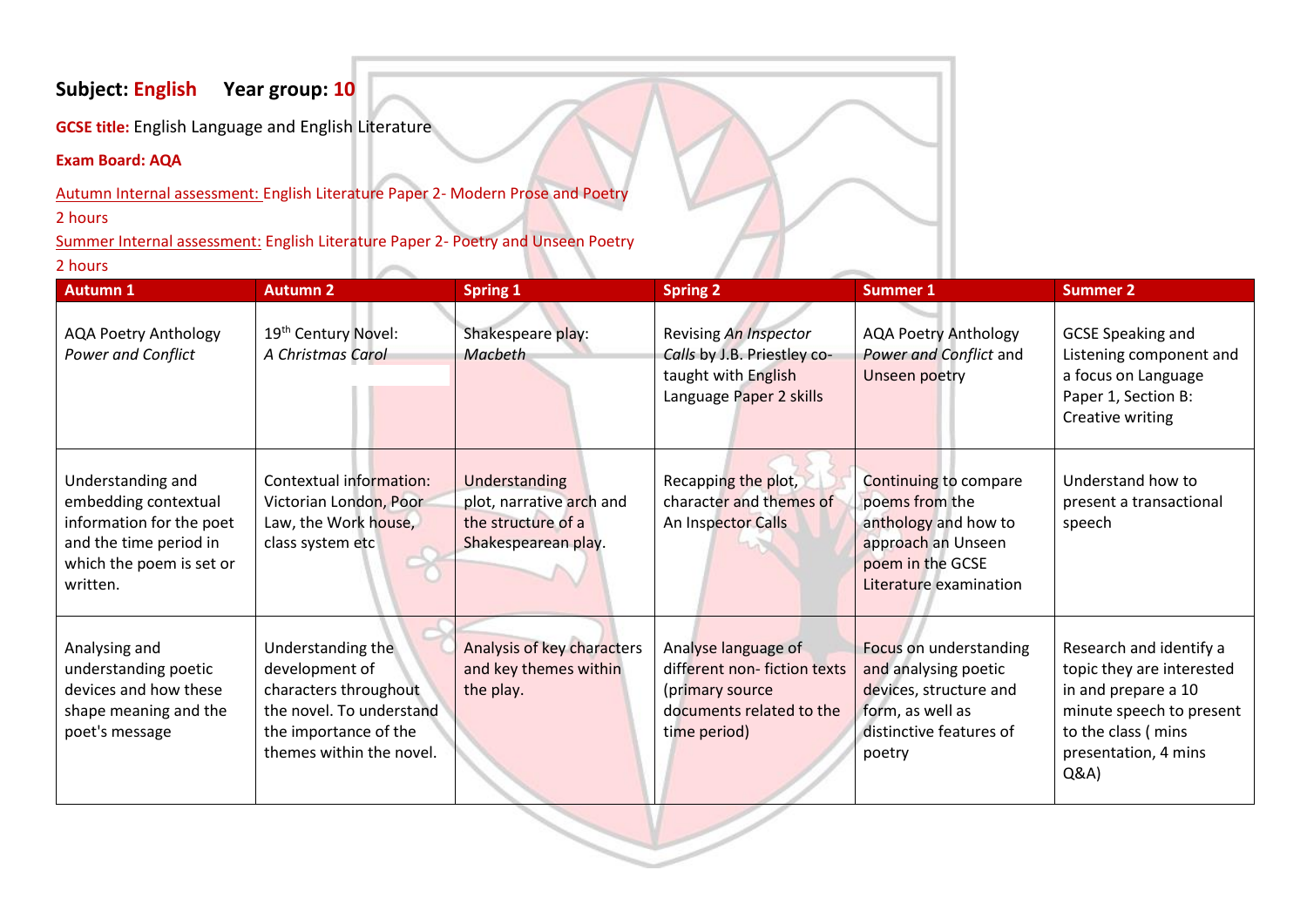| Understand poet's<br>intention and how this<br>adds to meaning | Identifying key quotations<br>and analysing                                                                                      | Analysing language in an<br>extract and how to relate<br>your answer/analysis to<br>the question | Synthesise quotations and<br>understand writer's<br>purpose            | Focus on essay writing<br>skills; comparative poetry<br>skills | Understand how writers<br>build description and the<br>purpose of descriptive<br>techniques and ambitious<br>vocabulary |
|----------------------------------------------------------------|----------------------------------------------------------------------------------------------------------------------------------|--------------------------------------------------------------------------------------------------|------------------------------------------------------------------------|----------------------------------------------------------------|-------------------------------------------------------------------------------------------------------------------------|
|                                                                |                                                                                                                                  |                                                                                                  |                                                                        |                                                                |                                                                                                                         |
| <b>Assessment</b>                                              | <b>Assessment</b>                                                                                                                | <b>Assessment</b>                                                                                | <b>Assessment</b>                                                      | <b>Assessment</b>                                              | <b>Assessment</b>                                                                                                       |
| CW: Comparative essay                                          | IA: An Inspector Calls and<br><b>Power and Conflict Poetry</b><br>CW: Extract question and<br>a focus on the novel as a<br>whole | CW: Extract question and<br>a focus on the novel as a<br>whole                                   | CW: Language Paper 2,<br>Question 4 (16 mark)-<br>Comparison question. | CW: Unseen poetry<br>questions                                 | <b>CW: Compulsory</b><br>assessment task- will be<br>filmed for the<br>examination board                                |

Literature:

A01- Read, understand, and respond to texts. Student should be able to maintain a critical style and develop an informed personal response. Students to use appropriate textual references.

A02- Analyse the language, form and structure used by the writer to create meanings and effects, use relevant subject terminology where appropriate.

A03- Show understanding of the relationships between texts and contexts in which they were written.

A04- Technical accuracy

#### Language:

A01- Identify and interpret explicit and implicit information and ideas. Select and synthesise evidence from different texts.

A02- Explain, comment on and analyse how writers use language and structure to achieve effects and influence readers, using relevant subject terminology.

A03- Compare writers' ideas and perspectives, as well as how these are conveyed, across two or more texts.

A04- Evaluate texts critically and support this with appropriate textual references.

A05- Communicate clearly, effectively and imaginatively, selecting and adapting tone, style and register for different forms, purposes and audiences. Organise information and ideas, using structural and grammatical features to support coherence and cohesion of text.

A06- Candidates must use a range of vocabulary and sentence structures for clarity, purpose and effect, with accurate spelling and punctuation.

# **Extra-Curricular Opportunities:**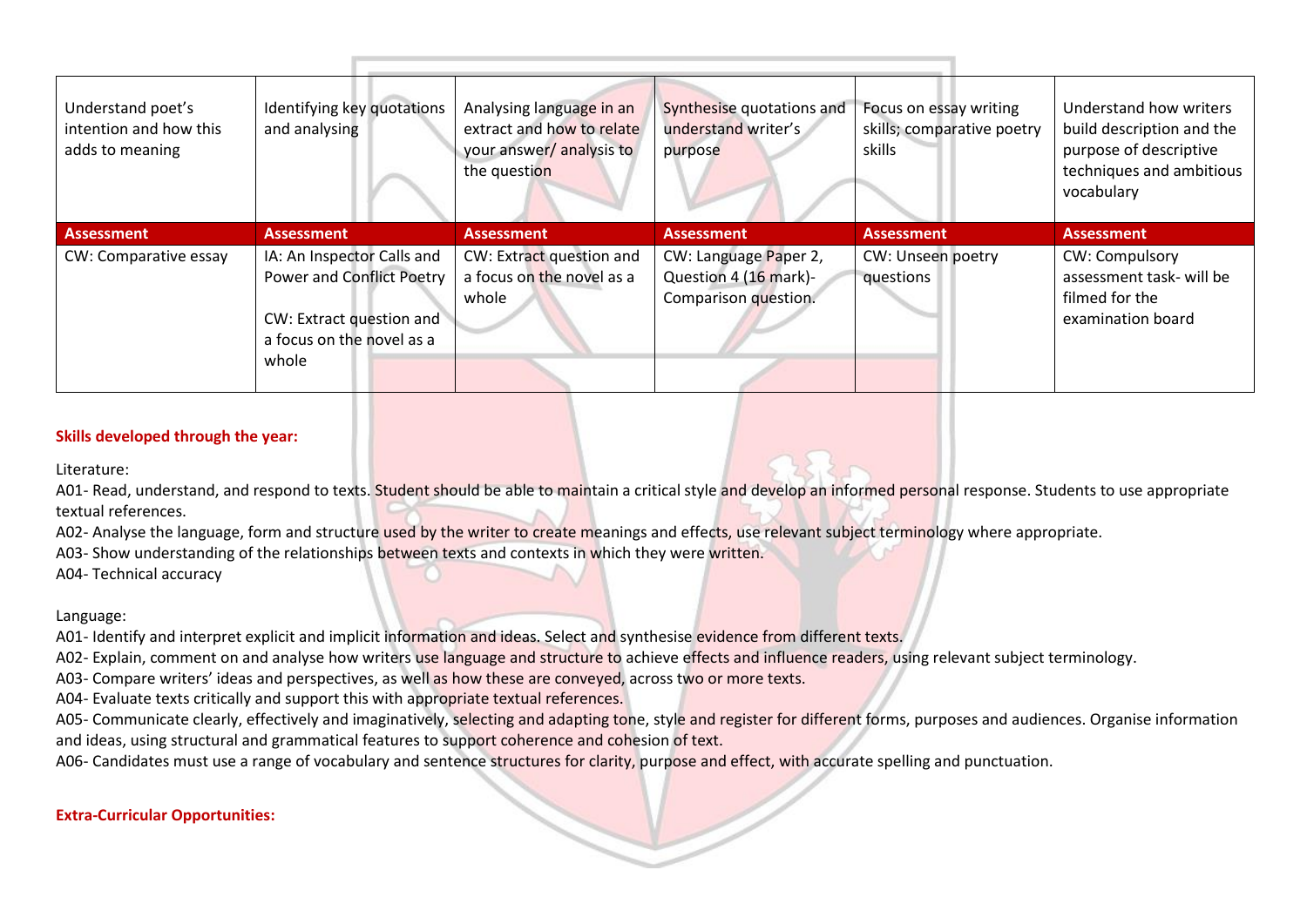GCSE Poetry LIVE! London

Theatre trips

#### **Resources to support independent learning:**

#### **English Language:**

Get the GRADE! AQA GCSE English Language Result by Keith Brindle CGP GCSE English: Language and Literature for the Grade 9-1 Exams CGP GCSE AQA English Language for the Grade 9-1 Course CGP GCSE English Writing Skills: The Study Guide

## **English Literature:**

York Notes for GCSE Study Guide: An Inspector Calls, A Christmas Carol, Macbeth, Poetry CGP GCSE English Text Guides: An Inspector Calls, A Christmas Carol, Macbeth, Poetry

The English Department have also made their own revision guides and handouts to support you. These will be available on SMHW so make sure that you check.

## **Past Papers:**

http://www.aqa.org.uk/subjects/english/gcse/english-language-8700 http://www.aqa.org.uk/subjects/english/gcse/english-literature-8702/assessment-resources

A range of past exam papers are available to download for free on the AQA website. Mark schemes are also available.

## **GCSE Bitesize:**

This BBC website is particularly useful when you are revising for your English Language and Literature exams. <https://www.bbc.co.uk/education/subjects/zr9d7ty>

<http://www.bbc.co.uk/education/subjects/zckw2hv>

## **YouTube:**

[www.youtube.com](http://www.youtube.com/) (Search Mr Bruff or Mr Salles in YouTube for some good revision materials for each unit.)

# **Other Internet Sites:**

Schmoop S-Cool: the Revision Website Englishbiz Seneca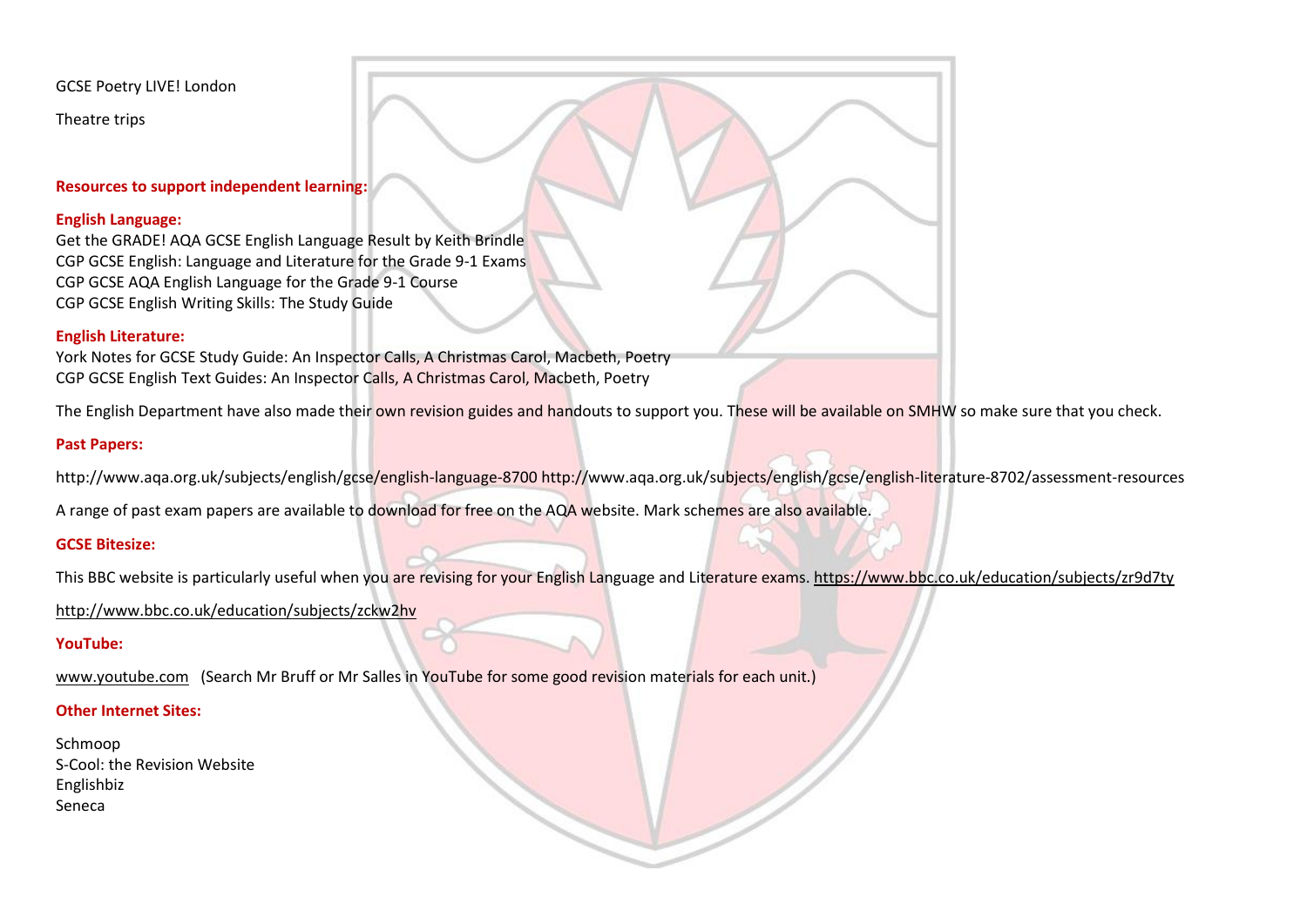#### **Extended Reading List**:

The very best English students are those who read widely. If you are considering A Level English, then you need to be well read. The new specifications expect you to read widely and test you on this wide reading. Below is a list of challenging and literary novels ranging from 'classics' to more modern winners of literary awards. They have been chosen for their literary value and because we have enjoyed them. Of course, many have adult themes and language so you may wish to research them a little before your son/daughter reads them! At the end is a list of slightly less demanding reads which might make a good starting point for those wanting to develop their wider reading skills.

*Wuthering Heights* Emily Bronte *Sense and Sensibility* Jane Austen *Cold Comfort Farm* Stella Gibbons *Gulliver's Travels* Jonathan Swift *Jane Eyre* Charlotte Bronte *Tess of the D'Urbervilles* Thomas Hardy *Far from the Madding Crowd* Thomas Hardy *The Picture of Dorian Gray* Oscar Wilde *Silas Marner* George Eliot *Frankenstein* Mary Shelley *1984* George Orwell *Brave New World* Aldous Huxley *Of Mice and Men* John Steinbeck *The Grapes of Wrath* John Steinbeck *The Outsider* Albert Camus *The Kite Runner* Khaled Hosseini *1000 Splendid Suns* Khaled Hosseini *The Book Thief* Markus Zusak *Norwegian Wood* Haruki Murakami *Enduring Love* Ian McEwan *Atonement* Ian McEwan

*Catcher in the Rye* J D Salinger *Brighton Rock* Graham Greene *Never Let Me Go* Kazuo Ishiguro *Remains of the Day* Kazuo Ishiguro *Falling Man* Don DeLillo *Spies* Michael Frayn *The Road* Cormac McCarthy *Black Swan* Green David Mitchell *To Kill a Mockingbird* Harper Lee *White Teeth* Zadie Smith *Wild Swans* Jung Chang *Engleby* Sebastian Faulks *Birdsong* Sebastian Faulks *Memoirs of a Geisha* Arthur Golden *The Time Machine* H G Wells *Sophie's World* Jostein Gaarder *Lovely Bones* Alice Sebold *Purple Hibiscus* Chimamanda Ngozi Adichie *If Nobody Speaks of Remarkable Things* Jon McGregor

For a slightly lighter read… *Mister Pip* Lloyd Jones *Martyn Pyg* Kevin Brooks *The Woman in Black* Susan Hill *The King of the Castle* Susan Hill *Lord of the Flies* William Golding *Angela's Ashes* Frank McCourt *Of Mice and Men* John Steinbeck *Tales of The Otori* (trilogy) Lian Hearn *The Colour of Magic* Terry Pratchett *Slumdog Millionaire* Vikas Swarup *Fever Pitch* Nick Hornby *His Dark Materials Trilogy* Phillip Pullman *The Hound of the Baskervilles* Arthur Conan Doyle *The Spy Who Came in from the Cold* John Le Carre *The Hitchhiker's Guide to the Galaxy* Douglas Adams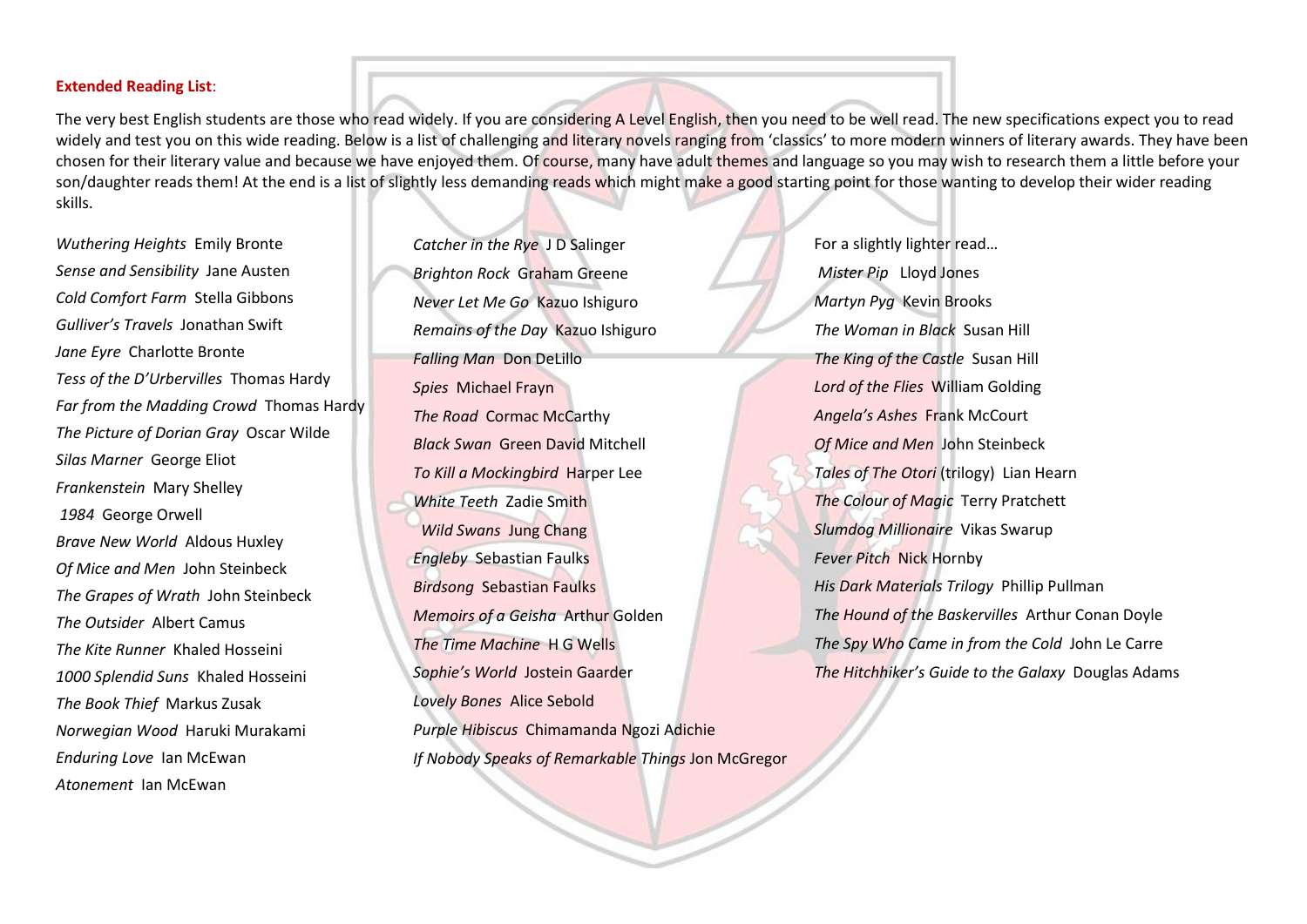# **Subject: English Year group: 11**

**GCSE title:** English Language and Literature

**Exam Board: AQA**

# English Language:

Paper 1: 1 hour 45 minutes 50% of total GCSE Paper 2: 1hour and 45 minutes 50% of total GCSE

# English Literature:

Paper 1: Modern Prose/ Drama and 19<sup>th</sup> Century Novel Paper 2: Shakespeare and Unseen Poetry

| <b>Autumn 1</b>                                                                                            | <b>Autumn 2</b>                                                                                            | <b>Spring 1</b>                                                                                                        | <b>Spring 2</b>                                                                                                                                           | <b>Summer 1</b>                                                                                                                                                                                         | <b>Summer 2</b>          |
|------------------------------------------------------------------------------------------------------------|------------------------------------------------------------------------------------------------------------|------------------------------------------------------------------------------------------------------------------------|-----------------------------------------------------------------------------------------------------------------------------------------------------------|---------------------------------------------------------------------------------------------------------------------------------------------------------------------------------------------------------|--------------------------|
| AQA English Language:<br>Paper 1- Creative Reading<br>and Writing                                          | <b>AQA English Language:</b><br>Paper 2- Writer's<br>Viewpoint and<br>Perspective                          | AQA Literature revision of<br>A Christmas Carol and<br>Macbeth + Revision of key<br>areas of Language Paper 1<br>and 2 | <b>AQA Literature</b><br><b>Revision of Power and</b><br>Conflict poetry, Unseen<br>poetry and An Inspector<br>Calls + Language Paper 1<br>and 2 revision | Bespoke revision and<br><b>Exam practice of English</b><br>Language and Literature                                                                                                                      | <b>GCSE</b> examinations |
| Picking out powerful<br>quotations that answer<br>the question and<br>analysing language and<br>word class | Picking out powerful<br>quotations that answer<br>the question and<br>analysing language and<br>word class | Focus on detailed essay<br>planning and writing                                                                        | Focus on detailed essay<br>planning and writing.                                                                                                          | Provisional examination<br>dates: Summer 2022*<br>English Language Paper<br>1 = 18 May; Paper $2 = 10$<br>June<br>English Literature Paper 1<br>(An Inspector Calls and A<br>Christmas Carol) = 25 May; | <b>GCSE</b> examinations |

 $\sim$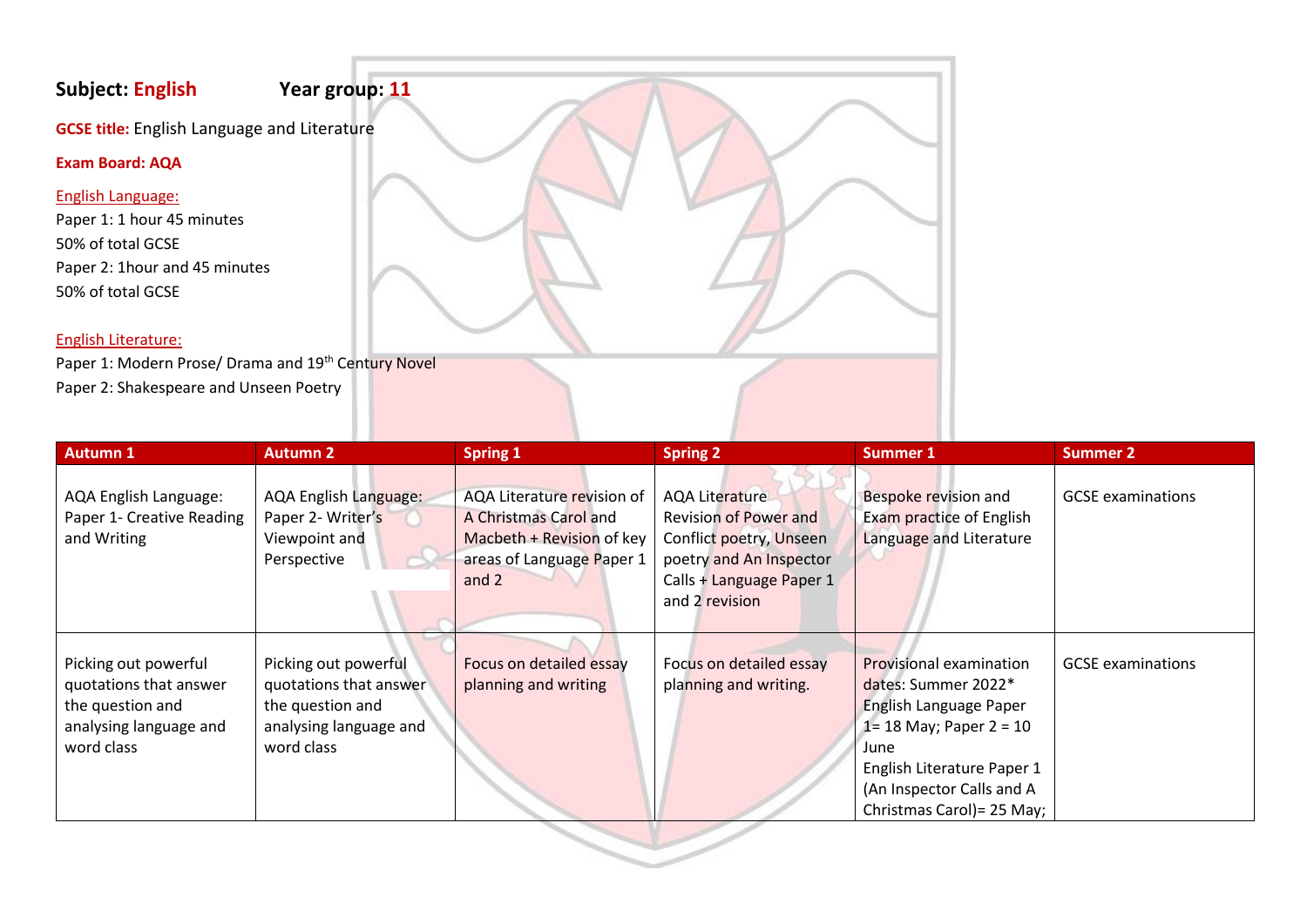|                                                                                                                           |                                                                                                        |                                                                                                                           |                                                                                                                          | Paper 2 (Macbeth and<br>Unseen $poetry$ ) = 8 June                                                                                                                                                     |                          |
|---------------------------------------------------------------------------------------------------------------------------|--------------------------------------------------------------------------------------------------------|---------------------------------------------------------------------------------------------------------------------------|--------------------------------------------------------------------------------------------------------------------------|--------------------------------------------------------------------------------------------------------------------------------------------------------------------------------------------------------|--------------------------|
| Analysing structural<br>features such as point of<br>view, narrative hooks,<br>flashbacks etc                             | Synthesise quotations and<br>understand writer's<br>purpose                                            | Revising key quotations<br>and understand how<br>language can add to the<br>meaning of the writers<br>intentions/ purpose | Revising key quotations<br>and understand how<br>language can add to the<br>meaning of the writers<br>intentions/purpose | * Due to Covid-19<br>examination adaptations<br>have been made by the<br>examination board and<br>Power and Conflict poetry<br>will not be included in the<br>Summer 2022<br>examination series (only) | <b>GCSE</b> examinations |
| Evaluating writer's<br>methods and how these<br>are employed to<br>manipulate a reader and<br>craft a specific impression | Compare quotations,<br>analysing language and<br>understanding the<br>writer's attitude and<br>purpose | Recap contextual<br>information of the<br>different texts                                                                 | Recap contextual<br>information of the<br>different texts                                                                |                                                                                                                                                                                                        | <b>GCSE</b> examinations |
| Writing PEACE paragraphs<br>within timed conditions                                                                       | Analyse language used in<br>different non-fiction texts                                                |                                                                                                                           | Analyse and write a<br>response to the questions<br>in the language paper                                                |                                                                                                                                                                                                        | <b>GCSE</b> examinations |
| <b>Assessment</b>                                                                                                         | <b>Assessment</b>                                                                                      | <b>Assessment</b>                                                                                                         | <b>Assessment</b>                                                                                                        | <b>Assessment</b>                                                                                                                                                                                      | <b>Assessment</b>        |
| CW: Paper 1, Section A.<br>4 questions                                                                                    | IA: English Language<br>Paper 1<br>Paper 2                                                             |                                                                                                                           | IA: English Language and<br><b>English Literature papers</b>                                                             |                                                                                                                                                                                                        | <b>GCSE</b> examinations |

Literature: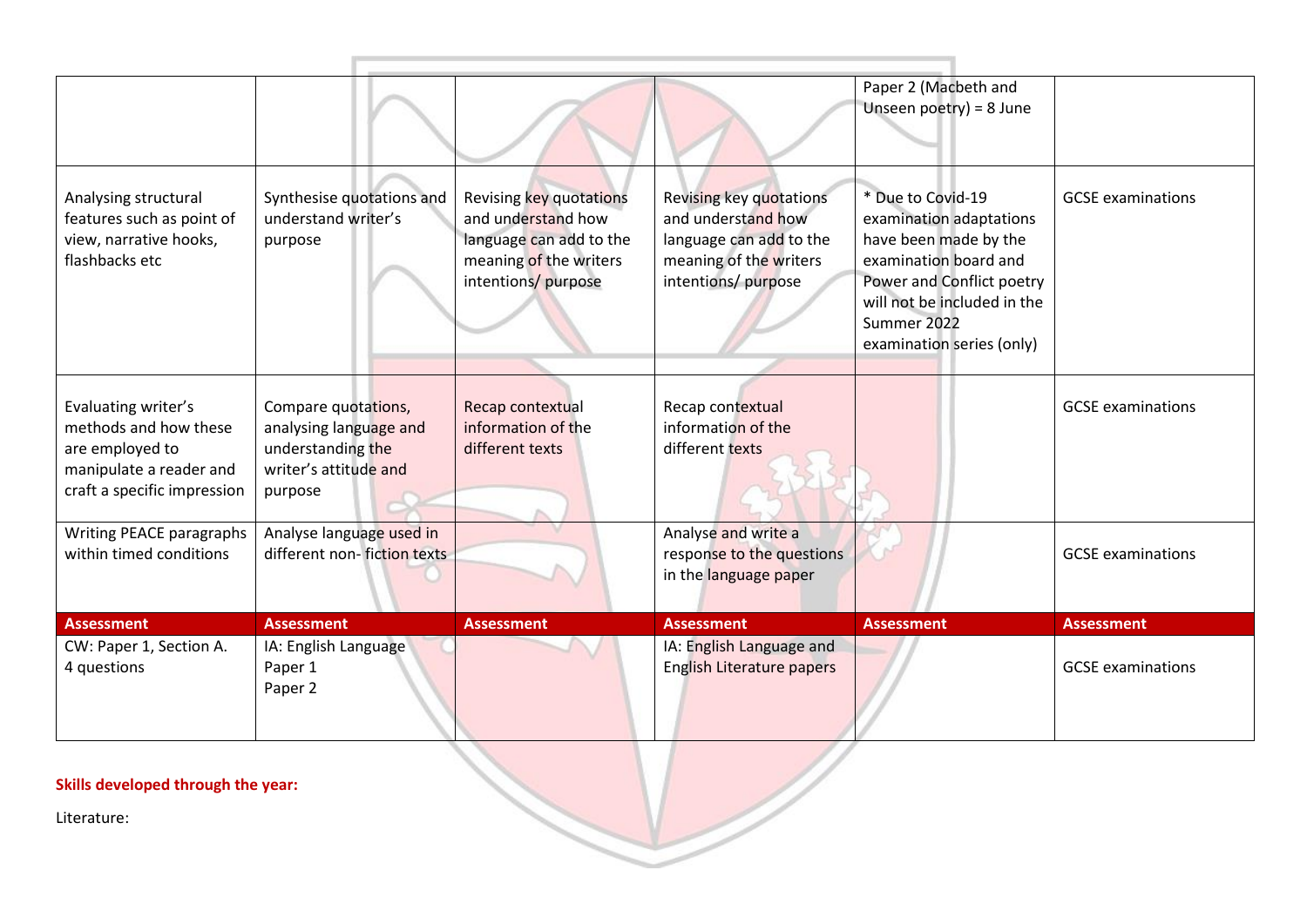A01- Read, understand, and respond to texts. Student should be able to maintain a critical style and develop an informed personal response. Students to use appropriate textual references.

A02- Analyse the language, form and structure used by the writer to create meanings and effects, use relevant subject terminology where appropriate.

A03- Show understanding of the relationships between texts and contexts in which they were written.

A04- Technical accuracy

#### Language:

A01- Identify and interpret explicit and implicit information and ideas. Select and synthesise evidence from different texts.

A02- Explain, comment on and analyse how writers use language and structure to achieve effects and influence readers, using relevant subject terminology.

A03- Compare writers' ideas and perspectives, as well as how these are conveyed, across two or more texts.

A04- Evaluate texts critically and support this with appropriate textual references.

A05- Communicate clearly, effectively and imaginatively, selecting and adapting tone, style and register for different forms, purposes and audiences. Organise information and ideas, using structural and grammatical features to support coherence and cohesion of text.

A06- Candidates must use a range of vocabulary and sentence structures for clarity, purpose and effect, with accurate spelling and punctuation.

## **Resources to support independent learning:**

## **English Language:**

Get the GRADE! AQA GCSE English Language Result by Keith Brindle CGP GCSE English: Language and Literature for the Grade 9-1 Exams CGP GCSE AQA English Language for the Grade 9-1 Course CGP GCSE English Writing Skills: The Study Guide

## **English Literature:**

York Notes for GCSE Study Guide: An Inspector Calls, A Christmas Carol, Macbeth, Poetry CGP GCSE English Text Guides: An Inspector Calls, A Christmas Carol, Macbeth, Poetry

The English Department have also made their own revision guides and handouts to support you. These will be available on SMHW so make sure that you check.

# **Past Papers:**

http://www.aqa.org.uk/subjects/english/gcse/english-language-8700 http://www.aqa.org.uk/subjects/english/gcse/english-literature-8702/assessment-resources

A range of past exam papers are available to download for free on the AQA website. Mark schemes are also available.

# **GCSE Bitesize:**

This BBC website is particularly useful when you are revising for your English Language and Literature exams. https://www.bbc.co.uk/education/subjects/zr9d7ty

<http://www.bbc.co.uk/education/subjects/zckw2hv>